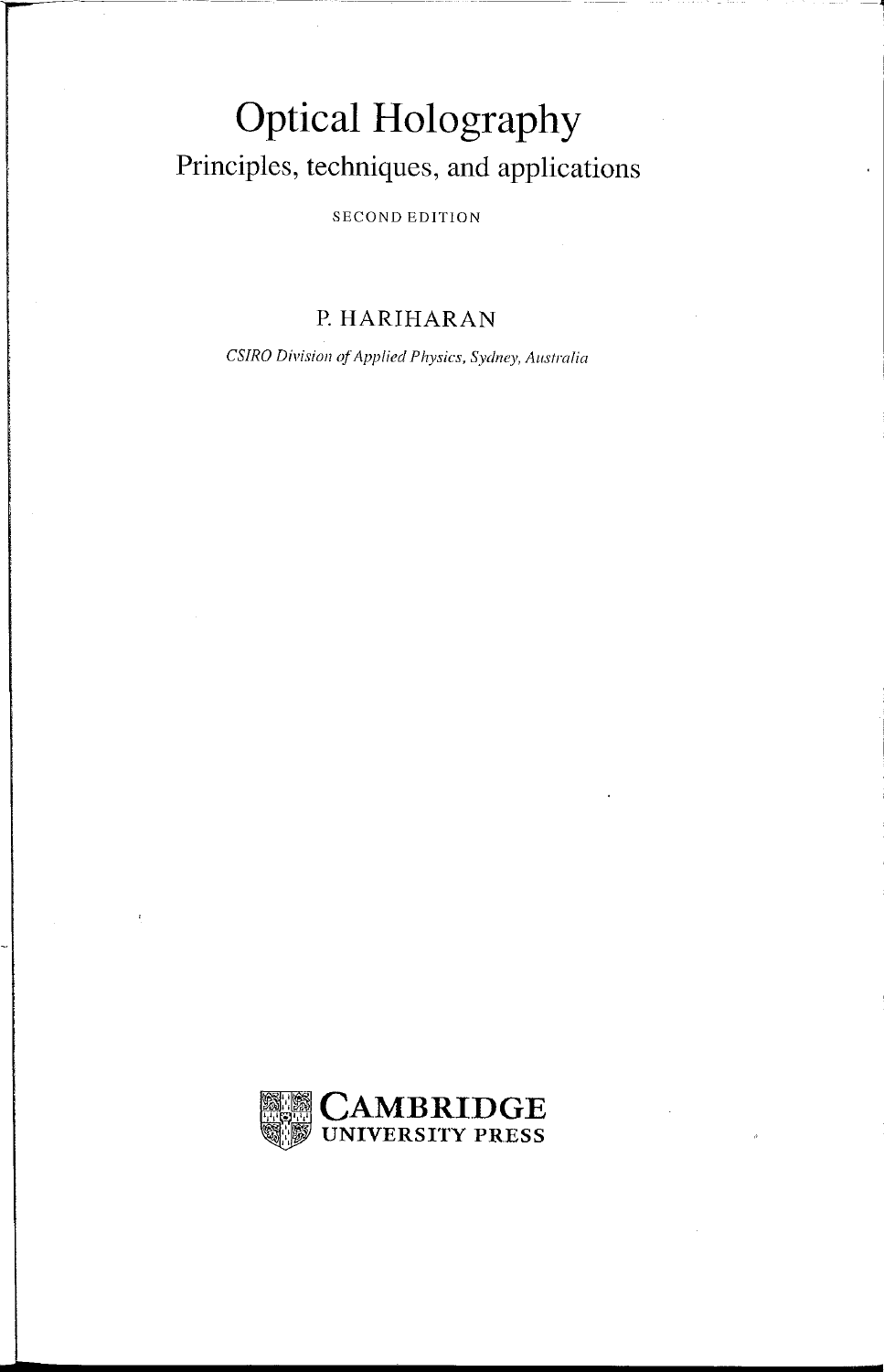Published by the Press Syndicate of University or Cambridge The Pitt Building, Trumpington Street, Cambridge CB2 IRP 40 West 20th Street, New York, NY 10011-4211, USA 10 Stami'ord Road, Oakleigh, Melbourne 3166, Australia

© Cambridge University Press 1996

First edition published 1983 Second edition published 1996

## Printed in the United States of America

Library of Congress Cataloging-in-Publication Data Hariharan, P. Optical holography: principles, techniques, and applications / P. Hariharan. - 2nd ed. p. cm. - (Cambridge studies in modern optics) Includes index. ISBN 0-521-43348-7 (hardcover). -- ISBN 0-521-43965-5 (pbk.) 1\_ Holography. I. Title. **11.** Series. TA 1540.H37 1996  $621.36'75 - dc20$ 95-23194 CIP

A catalog record for this book is available from the British Library.

ISBN 0-521-43348-7 Hardback ISBN 0-521-43965-5 Paperback

i...

 $\blacksquare$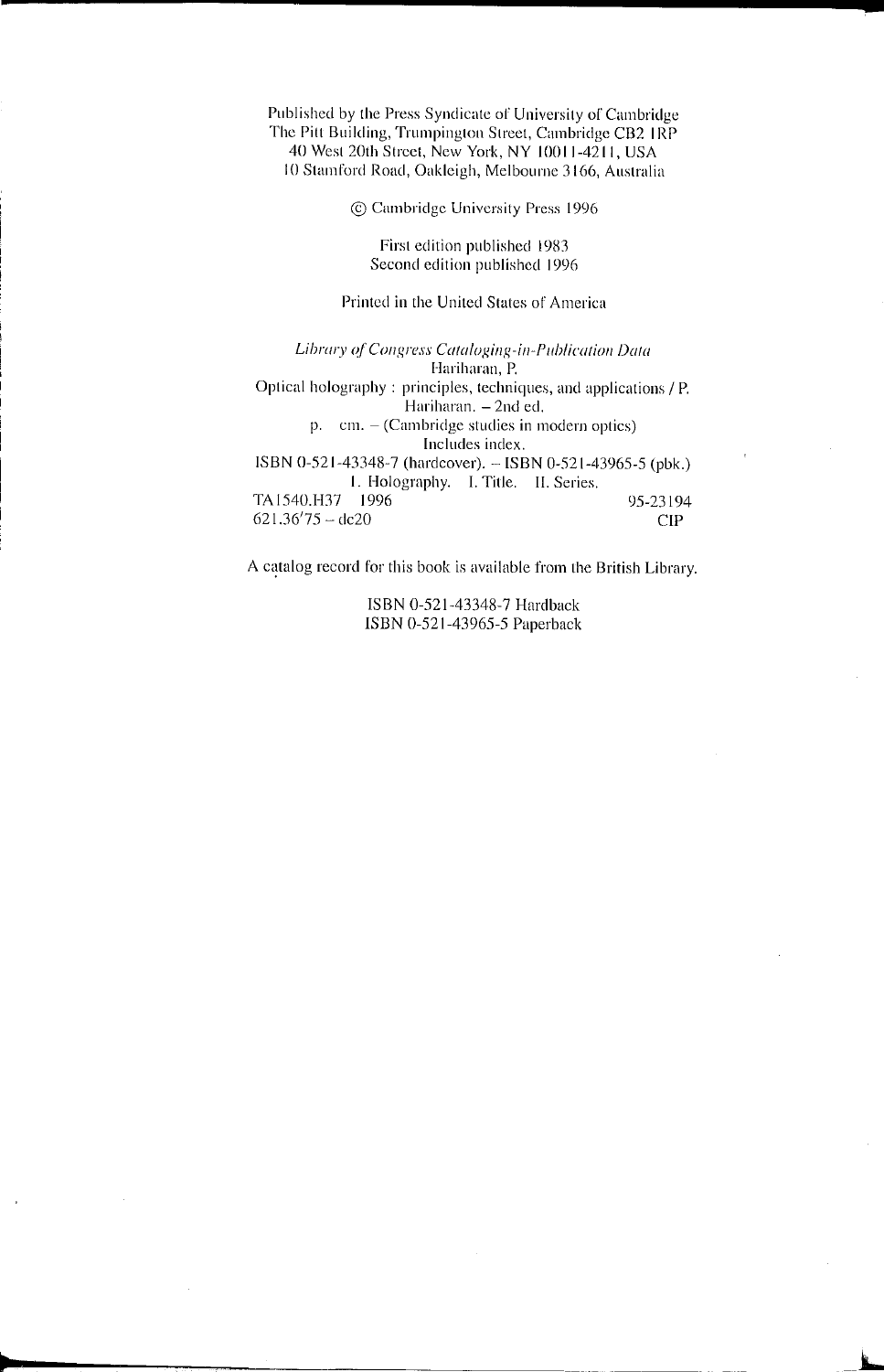## **Contents**

| Preface |              | <i>page</i> xiii                                  |    |
|---------|--------------|---------------------------------------------------|----|
|         |              | Preface to the first edition                      | XV |
| 1       | Introduction | ł                                                 |    |
|         | 1.1          | The concept of holographic imaging                | 1  |
|         | 1.2          | Early studies                                     | 4  |
|         | 1.3          | The development of optical holography             | 6  |
| 2       |              | <b>Wavefront reconstruction</b>                   | 11 |
|         | 2.1          | The in-line (Gabor) hologram                      | 11 |
|         | 2.2          | The off-axis (Leith-Upatnieks) hologram           | 13 |
|         | 2.3          | Fourier holograms                                 | 18 |
|         | 2.4          | The lensless Fourier hologram                     | 20 |
|         | 2.5          | Image holograms                                   | 21 |
|         | 2.6          | Fraunhofer holograms                              | 23 |
| 3       |              | The reconstructed image                           | 25 |
|         | 3.1          | Images of a point                                 | 25 |
|         | 3.2          | Image magnification                               | 28 |
|         | 3.3          | Orthoscopic and pseudoscopic images               | 29 |
|         | 3.4          | Image aberrations                                 | 31 |
|         | 3.5          | Misalignment, source size, and spectral bandwidth | 35 |
|         | 3.6          | Image luminance                                   | 38 |
|         | 3.7          | Image speckle                                     | 40 |
| 4       |              | <b>Types of holograms</b>                         | 45 |
|         | 4. I         | Thin holograms                                    | 45 |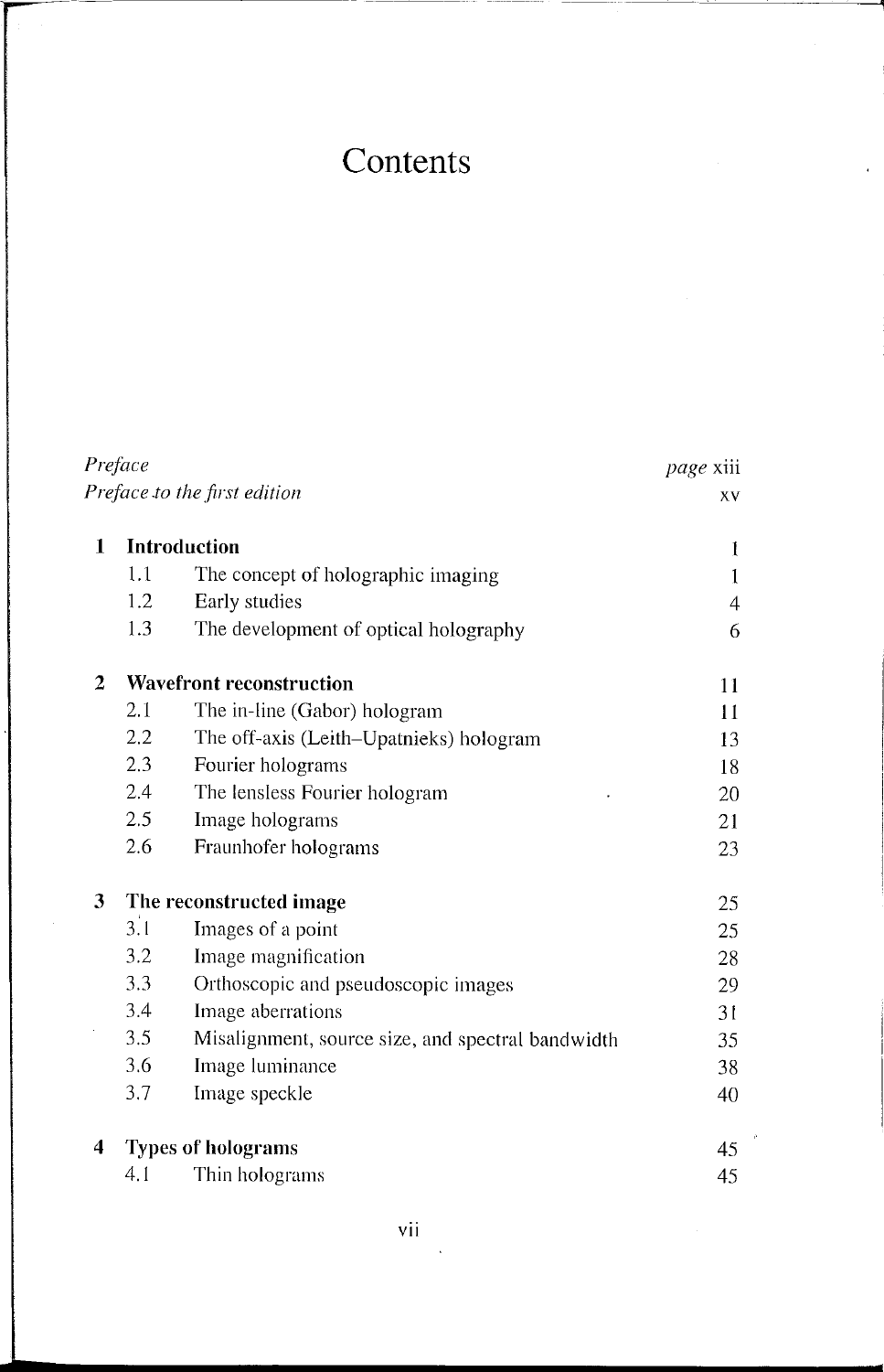| V111 | Contents |
|------|----------|
|      |          |

|   | 4.2  | Volume holograms                                  | 48       |
|---|------|---------------------------------------------------|----------|
|   | 4.3  | The coupled wave theory                           | 48       |
|   | 4.4  | Volume transmission holograms                     | 52       |
|   | 4.5  | Volume reflection holograms                       | 55       |
|   | 4.6  | Discussion                                        | 60       |
|   | 4.7  | More accurate theories                            | 61       |
|   | 4.8  | Criteria for thin holograms and volume holograms  | 63       |
|   | 4.9  | Anomalous effects with volume gratings            | 65       |
|   | 4.10 | Multiply-exposed volume holographic gratings      | 65       |
|   | 4.11 | Imaging properties of volume holograms            | 66       |
| 5 |      | Optical systems and light sources                 | 69       |
|   | 5.1  | Stability requirements                            | 69       |
|   | 5.2  | Fringe visibility                                 | 71       |
|   | 5.3  | Beam polarization                                 | 72       |
|   | 5.4  | Beam splitters                                    | 72       |
|   | 5.5  | Beam expansion                                    | 74       |
|   | 5.6  | Exposure control                                  | 75       |
|   | 5.7  | Coherence requirements                            | 75       |
|   | 5.8  | Temporal coherence of laser light                 | 76       |
|   | 5.9  | Laser safety                                      | 78       |
|   | 5.10 | Gas lasers                                        | 79       |
|   | 5.11 | Dye lasers                                        | 80       |
|   | 5.12 | Diode lasers                                      | 80       |
|   | 5.13 | Pulsed lasers                                     | 81       |
|   | 5.14 | Holography with pulsed lasers                     | 83       |
| 6 |      | The recording medium                              | 85       |
|   | 6.1  | Macroscopic characteristics                       | 85       |
|   | 6.2  | The modulation transfer function                  | 85       |
|   | 6.3  | Diffraction efficiency                            | 87       |
|   | 6.4  | Image resolution                                  | i,<br>88 |
|   | 6.5  | Nonlinearity                                      | 89       |
|   | 6.6  | Effect of hologram thickness                      | 91       |
|   | 6.7  | Noise                                             | 92       |
|   | 6.8  | Signal-to-noise ratio with coherence illumination | 93       |
| 7 |      | <b>Practical recording materials</b>              | 95       |
|   | 7.1  | Silver halide photographic emulsions              | 95       |

...... ~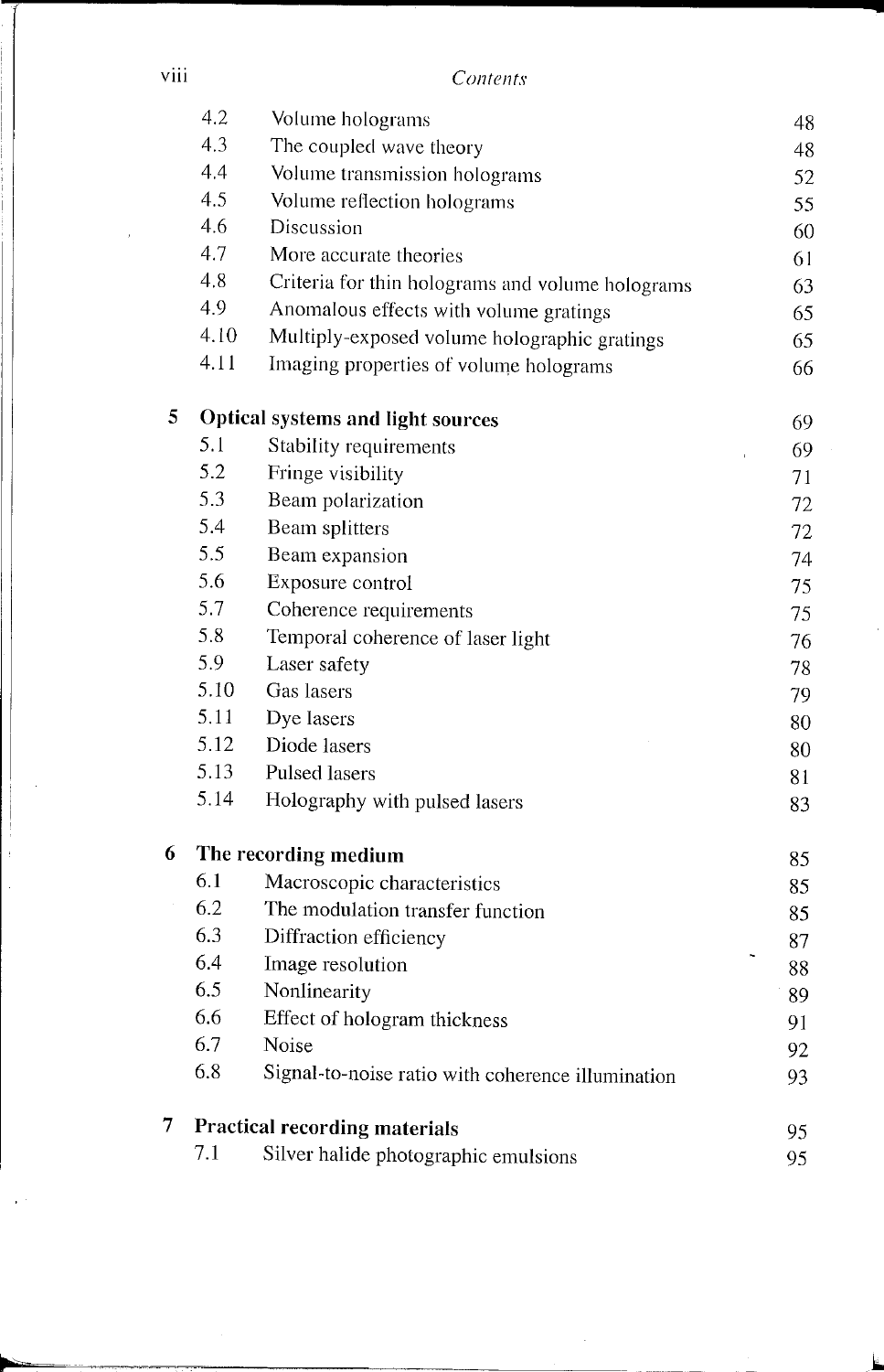\_.- ------

|    | 7.2  | Dichromated gelatin                             | 107 |
|----|------|-------------------------------------------------|-----|
|    | 7.3  | Photoresists                                    | 112 |
|    | 7.4  | Photopolymers                                   | 114 |
|    | 7.5  | Photochromics                                   | 115 |
|    | 7.6  | Photothermoplastics                             | 116 |
|    | 7.7  | Photorefractive crystals                        | 119 |
|    | 7.8  | Spectral hole-burning                           | 122 |
| 8  |      | <b>Holograms for displays</b>                   | 125 |
|    | 8.1  | 360° holograms                                  | 125 |
|    | 8.2  | Double-sided holograms                          | 126 |
|    | 8.3  | Composite holograms                             | 128 |
|    | 8.4  | Holographic stereograms                         | 128 |
|    | 8.5  | Edge-lit holograms                              | 130 |
|    | 8.6  | Rainbow holograms                               | 131 |
|    | 8.7  | White-light holographic stereograms             | 139 |
|    | 8.8  | Holographic movies                              | 142 |
|    | 8.9  | Holographic video imaging                       | 143 |
| 9  |      | <b>Colour holography</b>                        | 145 |
|    | 9.1  | Light sources for colour holography             | 145 |
|    | 9.2  | The cross-talk problem                          | 147 |
|    | 9.3  | Volume holograms                                | 147 |
|    | 9,4  | Volume reflection holograms                     | 148 |
|    | 9.5  | Multicolour rainbow holograms                   | 152 |
|    | 9.6  | Pseudocolour images                             | 155 |
|    | 9.7  | Achromatic images                               | 156 |
|    | 9.8  | Achromatic and pseudocolour stereograms         | 158 |
| 10 |      | <b>Computer-generated holograms</b>             | 163 |
|    | 10.1 | Binary detour-phase holograms                   | 164 |
|    | 10.2 | Generalized binary detour-phase holograms       | 168 |
|    | 10.3 | Phase randomization                             | 169 |
|    | 10.4 | Error diffusion methods                         | 170 |
|    | 10.5 | The kinoform                                    | 170 |
|    | 10.6 | The ROACH                                       | 172 |
|    | 10.7 | Three-dimensional objects                       | 174 |
|    | 10.8 | Computer-generated interferograms               | 176 |
|    | 10.9 | Computer-generated holograms in optical testing | 177 |

 $\ddot{\phantom{a}}$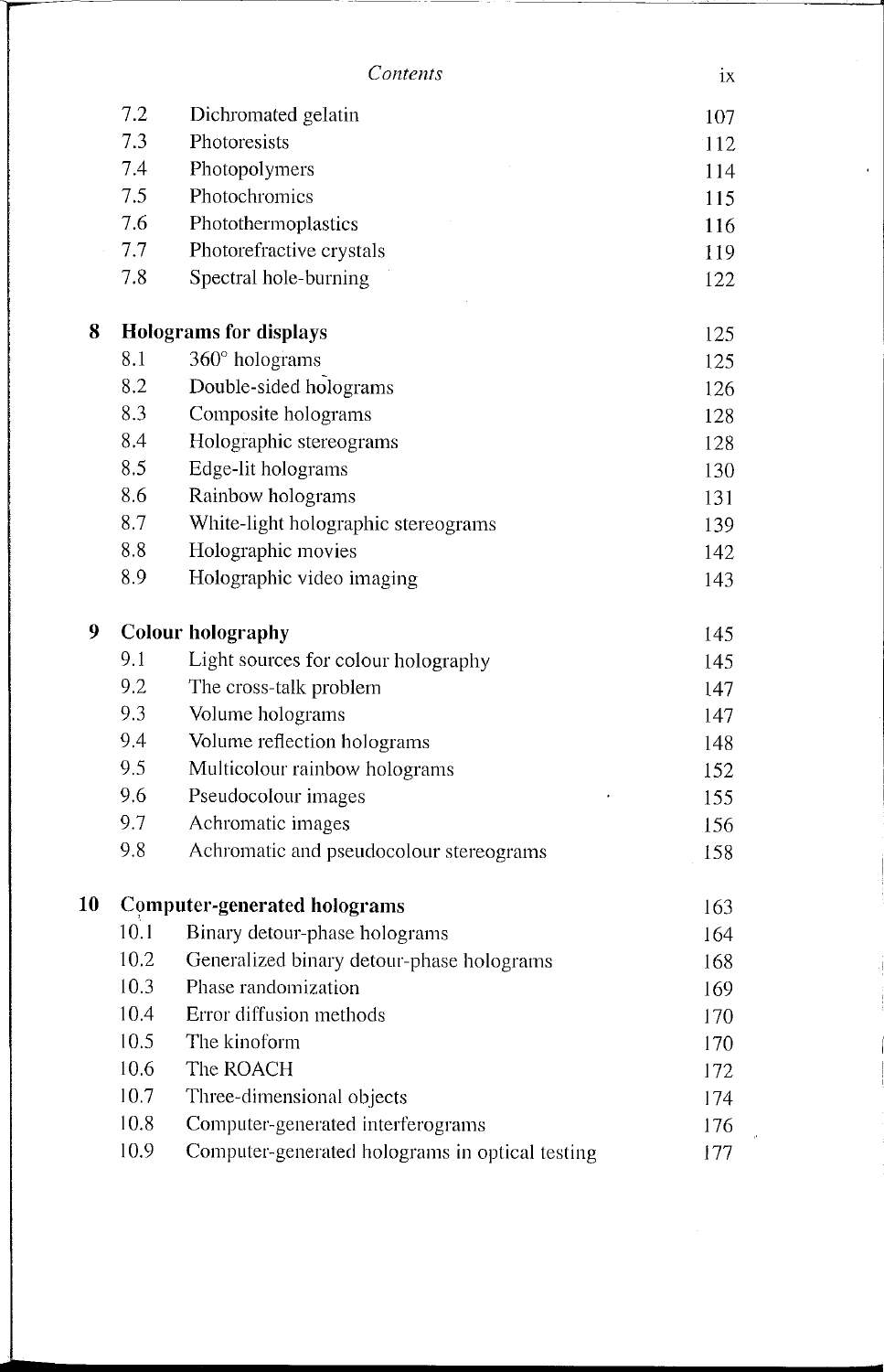| x | Contents |
|---|----------|
|   |          |

11 -------------,.

| 11 |      | <b>Special techniques</b>                       | 181 |
|----|------|-------------------------------------------------|-----|
|    | 11.1 | Polarization recording                          | 181 |
|    | 11.2 | Holography with incoherent light                | 184 |
|    | 11.3 | Time-gated holography                           | 190 |
|    | 11,4 | Hologram copying                                | 191 |
| 12 |      | <b>Applications in imaging</b>                  | 197 |
|    | 12.1 | Holographic microscopy                          | 197 |
|    | 12.2 | Particle-size analysis                          | 197 |
|    | 12.3 | Imaging through moving scatterers               | 200 |
|    | 12.4 | Imaging through distorting media                | 201 |
|    | 12.5 | Correction of aberrated wavefronts              | 201 |
|    | 12.6 | High-resolution projection imaging              | 204 |
|    | 12.7 | Evanescent-wave holography                      | 205 |
|    | 12.8 | Multiple imaging                                | 210 |
| 13 |      | <b>Holographic optical elements</b>             | 213 |
|    | 13.1 | Holographic diffraction gratings                | 213 |
|    | 13.2 | Holographic filters                             | 216 |
|    | 13.3 | Holographic scanners                            | 218 |
|    | 13.4 | Holographic optical elements                    | 220 |
| 14 |      | <b>Information storage and processing</b>       | 225 |
|    | 14.1 | Associative storage                             | 225 |
|    | 14.2 | Pattern recognition                             | 228 |
|    | 14.3 | Coding and multiplexing                         | 230 |
|    | 14.4 | Image processing                                | 232 |
|    | 14.5 | Space-variant operations                        | 233 |
|    | 14.6 | Information storage                             | 235 |
|    | 14.7 | Holographic interconnections                    | 238 |
|    | 14.8 | Optical neural networks                         | 241 |
| 15 |      | <b>Holographic interferometry</b>               | 245 |
|    | 15.1 | Real-time holographic interferometry            | 246 |
|    | 15.2 | Double-exposure holographic interferometry      | 248 |
|    | 15.3 | Sandwich holograms                              | 250 |
|    | 15.4 | Industrial environments                         | 252 |
|    | 15.5 | Phase objects                                   | 254 |
|    | 15.6 | Phase-conjugate interferometry of phase objects | 256 |
|    | 15.7 | Diffusely reflecting objects                    | 256 |

<u>L'anno 1980, il province della contrada della contrada dell'India dell'India dell'India dell'India dell'India dell'India dell'India dell'India dell'India dell'India dell'India dell'India dell'India dell'India dell'India d</u>